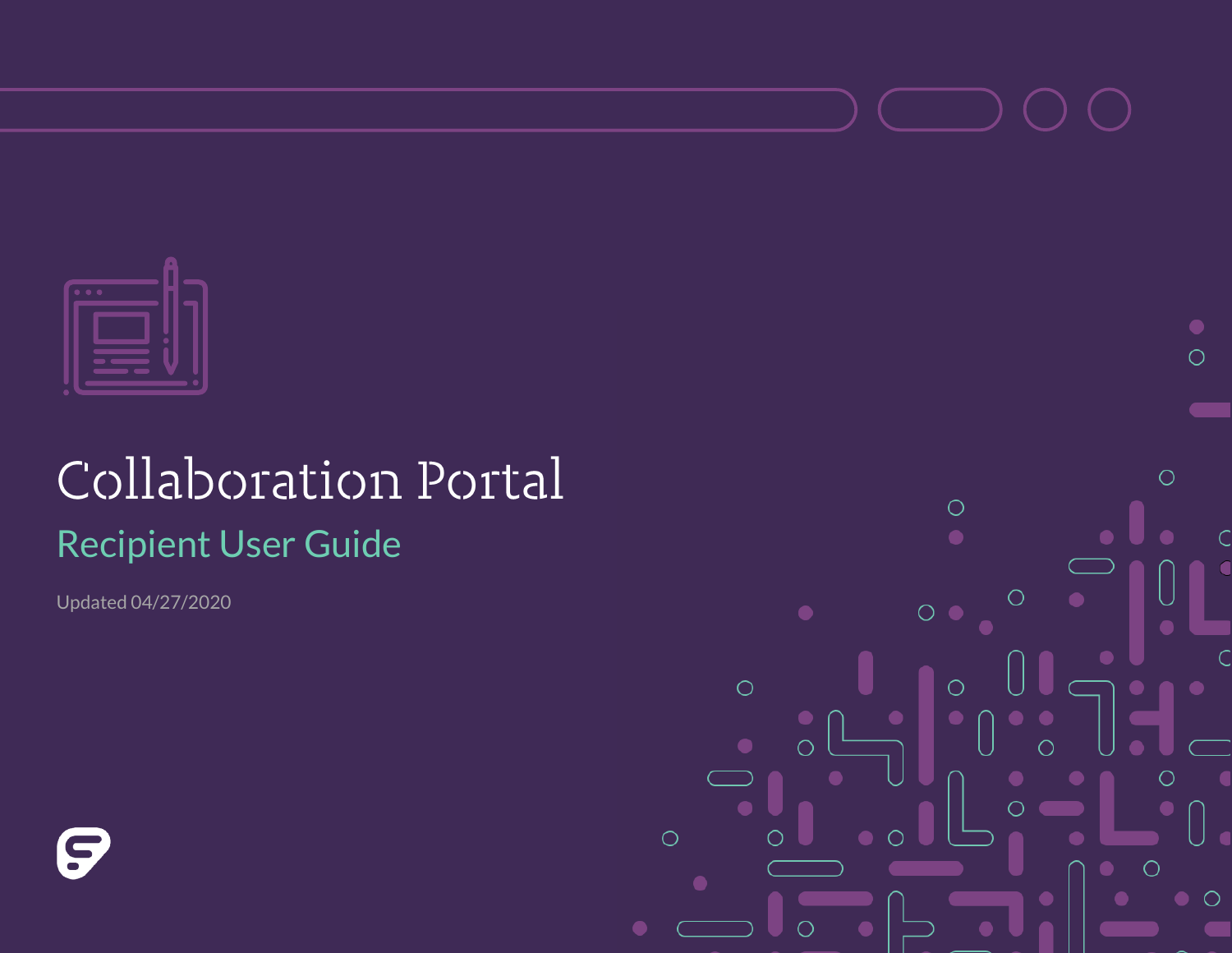## Collaboration Portal Recipient User Guide

## **Overview**

The Collaboration Portal allows you to sign and submit documents virtually.

This guide is interactive. Any link indicated by green underlined text can be selected to jump to a specific area.

<span id="page-1-0"></span>

| <b>Two Minute Overview Video</b>  |
|-----------------------------------|
| <b>Opening the Document</b>       |
| <b>Entering the Access Code</b>   |
| <b>Accepting the Agreement</b>    |
| <b>Signing the Document</b>       |
| <b>Using Text to Type</b>         |
| <b>Saving and Submitting</b>      |
| <b>Submitting without Signing</b> |
| <b>Downloading a Copy</b>         |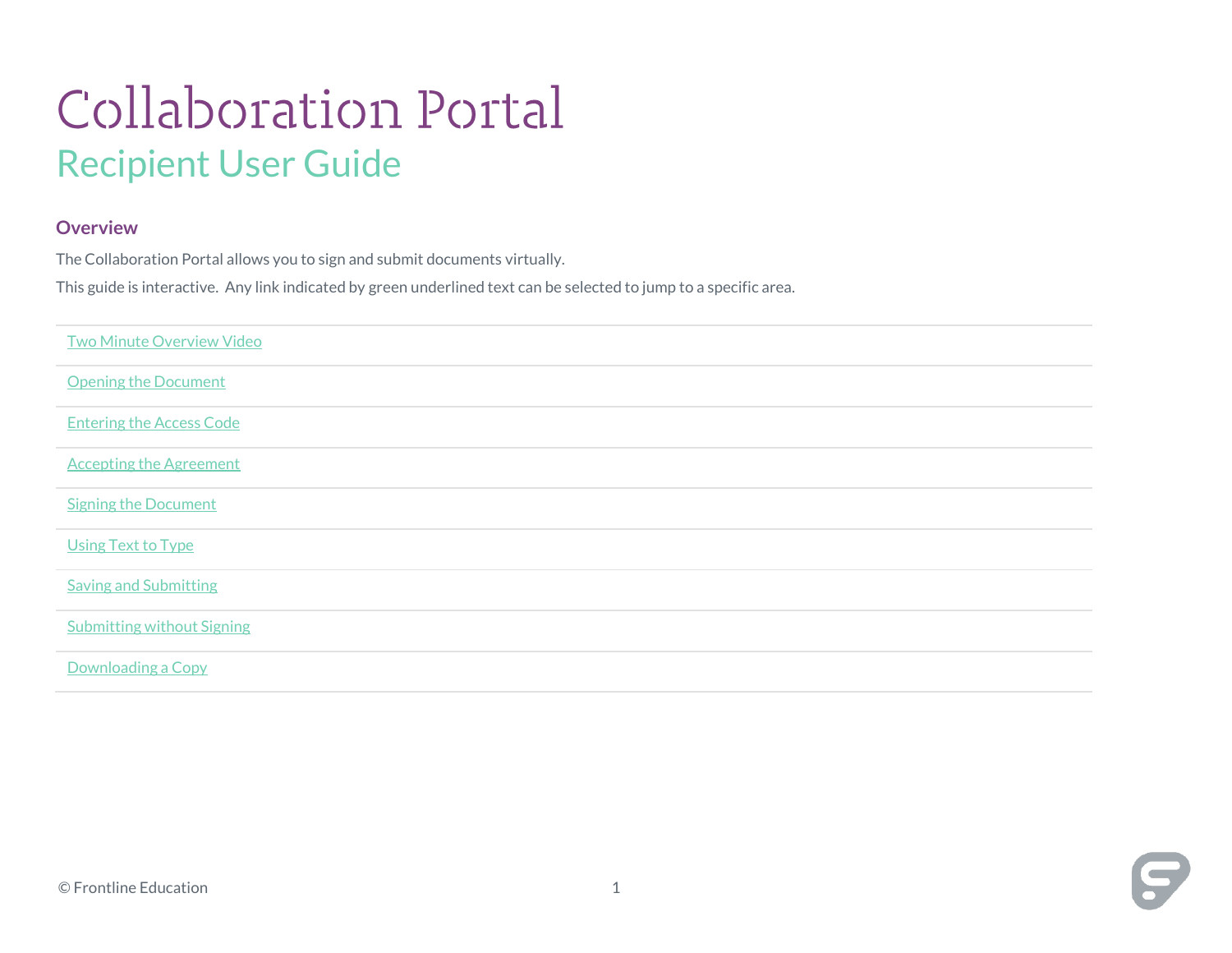## **Two Minute Overview Video**

**[Overview Video](https://frontlinetechnologies.wistia.com/medias/m1c8c8iie9)** 

#### <span id="page-2-0"></span>**Opening the Document**

When a document is ready for you to sign, you will receive a notification email. The email will come from a no-reply@frontline email address. The subject line and document will indicate who created it and who it came from. **Please note that this is a secure link**.



Click the blue "Open" button in the email to move to the next step in the process.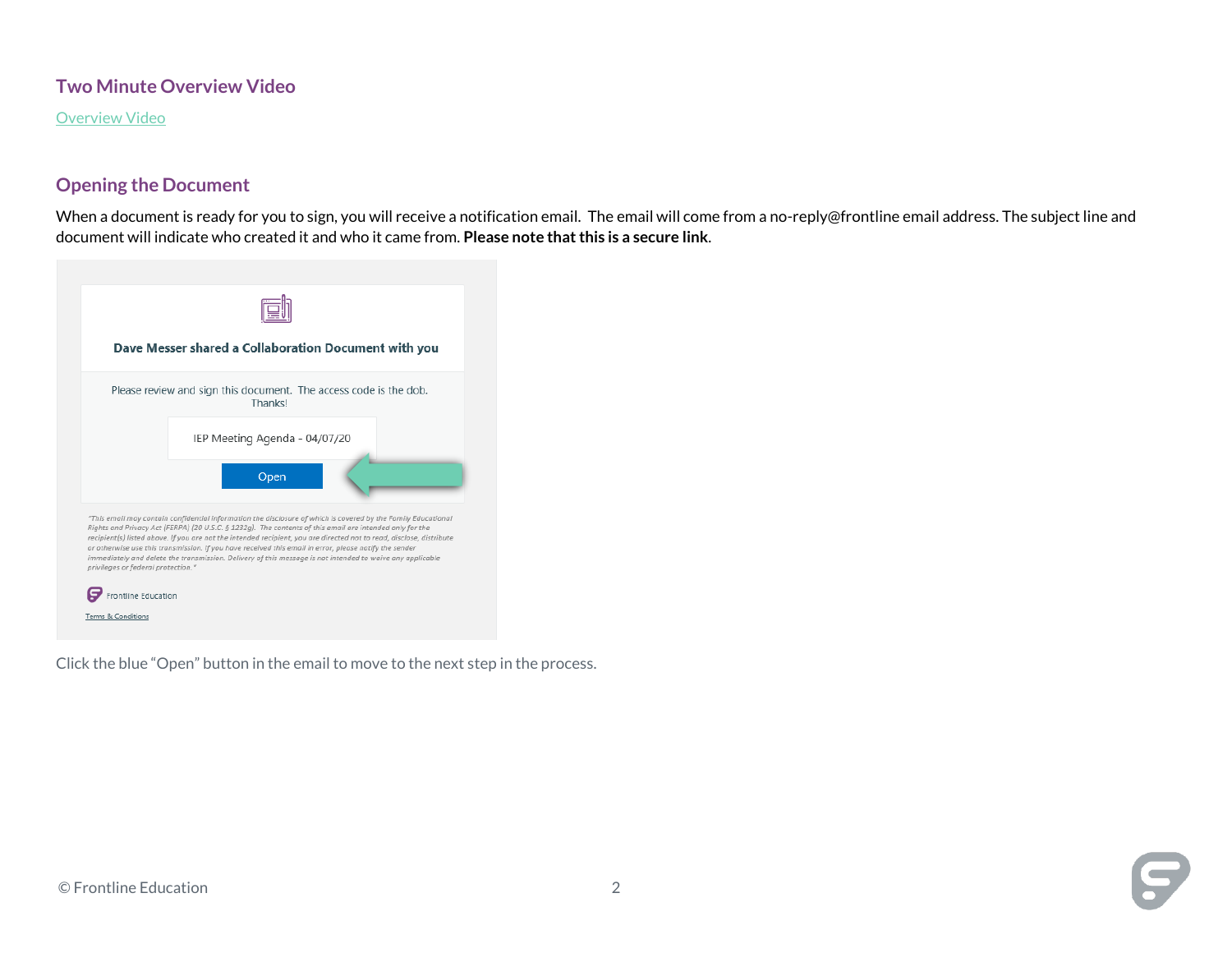## <span id="page-3-0"></span>**Entering the Access Code**

The access code is a mechanism to ensure the security of the document. This security can be maintained by ensuring that only those who should open the document open it.

The code is defined and shared by the person who published the document. Once you open the document, you will be prompted to enter the document access code provided to you.

Enter the code and click Open Document.

| <b>Open Document</b> |                                                                                                                                 |  |  |
|----------------------|---------------------------------------------------------------------------------------------------------------------------------|--|--|
|                      |                                                                                                                                 |  |  |
|                      | To view "IEP Meeting Agenda -<br>04/06/20" that Dave Messer shared<br>with you, enter the access code<br>provided to you below. |  |  |
|                      | Unique Access Code<br><b>Suggested Text</b>                                                                                     |  |  |
|                      | <b>Open Document</b>                                                                                                            |  |  |
|                      | Don't know your access code?                                                                                                    |  |  |
|                      |                                                                                                                                 |  |  |

If you are unsure of the access code, contact the person who shared the document with you

Note that the Access Code is case sensitive.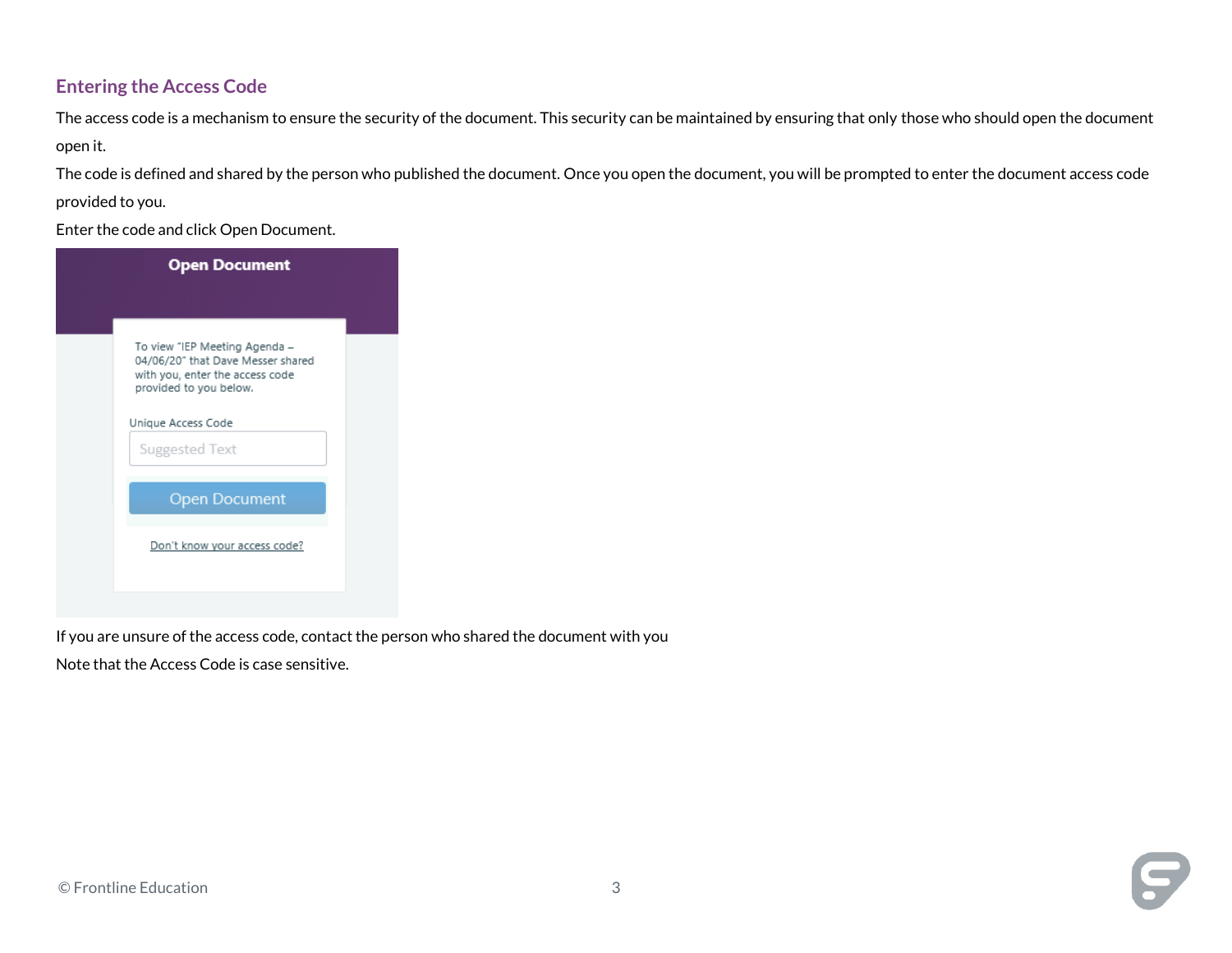| $\mathbf{G}$ frontline<br><b>Open Document</b><br>同<br>To view Torn 3's Assessment that Torn shared<br>with you, enter the access code provided to<br>you below.<br>WrongPwd<br>to many tries, please by again late | There is a limit of 5 attempts to enter the access code correctly. Once that limit<br>is exceeded, an error message will prompt you to try again later. If you wait 5<br>minutes then try, that is sufficient time.                                    |
|---------------------------------------------------------------------------------------------------------------------------------------------------------------------------------------------------------------------|--------------------------------------------------------------------------------------------------------------------------------------------------------------------------------------------------------------------------------------------------------|
| $\boldsymbol{\varphi}$ frontline<br><b>Link Expired</b><br>The link you used had expired. A new link has<br>been generated and sent to your email inbox.                                                            | The secure document link is valid for 48 hours. If it is entered past that time, you<br>will receive an expired link message. The link will automatically be sent to your<br>email.                                                                    |
| <b>Document Not Available</b><br>The link you used is no longer<br>available. Please contact the person<br>who shared the document with you<br>(Dave Messer).                                                       | There are times when the district deletes a document previously sent to you. If<br>the document you are trying to access is removed, you will get a message letting<br>you know. In this situation, you may contact the district for more information. |

 $\mathbf{G}$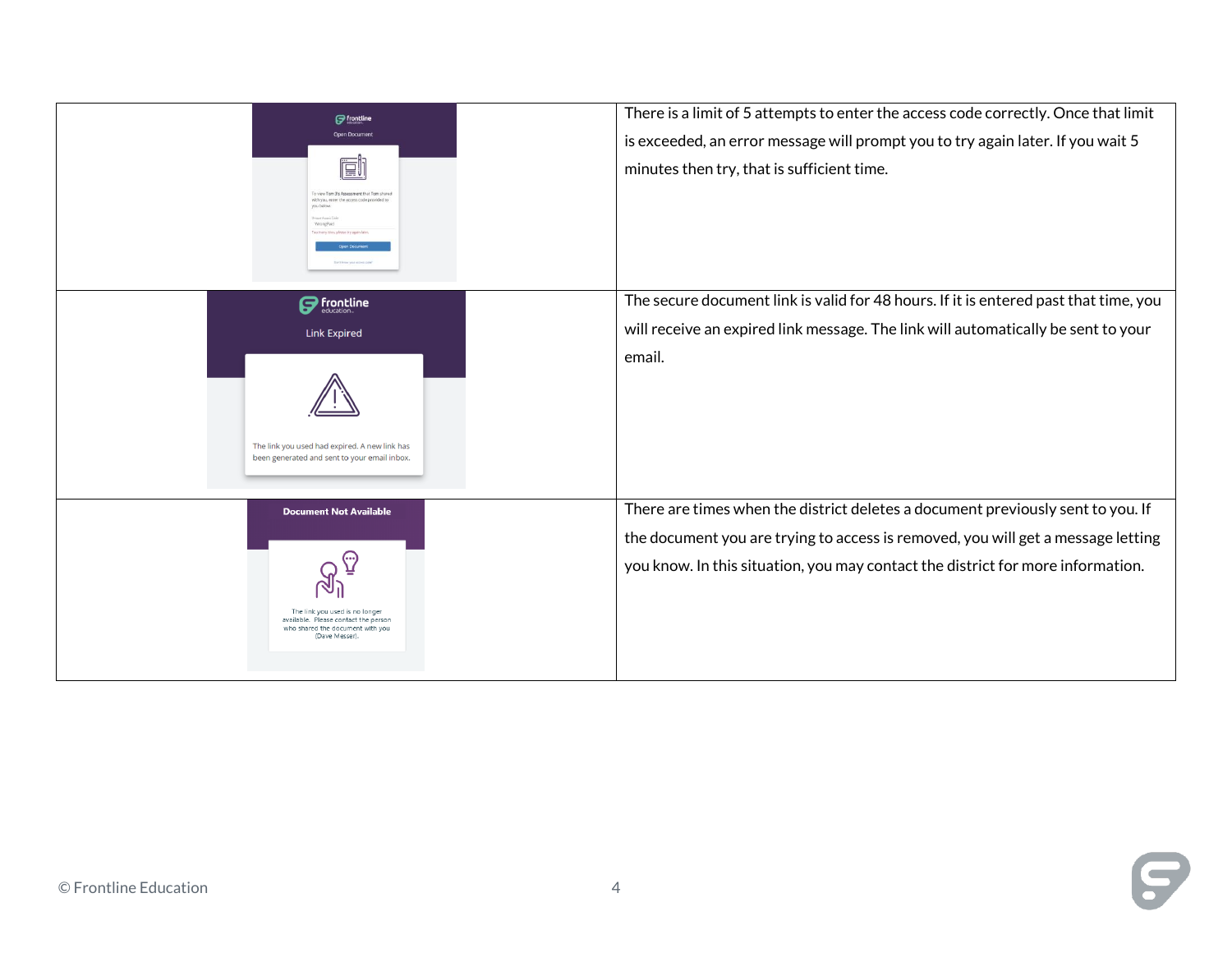#### <span id="page-5-0"></span>**Accepting The Agreement**

Upon successful entry of the access code, you are taken to the agreement page. You may watch the short introduction video that will guide you through the signing process. Then select the appropriate agreement button. To continue in the process. "I Agree" must be selected.

|      | <b>Getting Started</b>                                                                                                                                                                                                                                                                                                                                                                                                                                             |  |  |
|------|--------------------------------------------------------------------------------------------------------------------------------------------------------------------------------------------------------------------------------------------------------------------------------------------------------------------------------------------------------------------------------------------------------------------------------------------------------------------|--|--|
|      | Frontline Elementary School<br>Michaeline 1. Michaeline<br>xmichealine<br>DATEOPERTH +<br>NAME OF STUDENT<br>CAMPUS<br>$\overline{a}$<br>REDGAD#<br>SIGNATURES OF COMMITTEE MEMBERS AND OTHER PARTICIPANTS<br><b>Cute of Meeting:</b><br>Nome:<br>Position:<br>Signature:<br>Agree Disagree<br>$\sim$<br><b>Parents/Adult Student</b><br>k.<br><b>District Representative</b><br>General Education Teacher<br>Special Education Teacher/ Provider<br>Velsa Ciemons |  |  |
| 0:26 | Duration of Services: 11/19/2019 - 11/12/2020<br>Page 12 of 15<br>@ 2020 Promine Technologies Omap, LLC, All Rights Reserved.<br>ARDARD, ARD ARDARD - 333-333-3333                                                                                                                                                                                                                                                                                                 |  |  |

Electronic Signature Agreement. By using the annotation tools to sign, I have electronically signed it. I agree that my electronic signature is the legal equivalent of my handwritten signature on a paper form. I consent to be legally bound by the terms and conditions of the form and also attest to the accuracy and validity of the data and information on the form, to my best information and knowledge.

I do not agree

I agree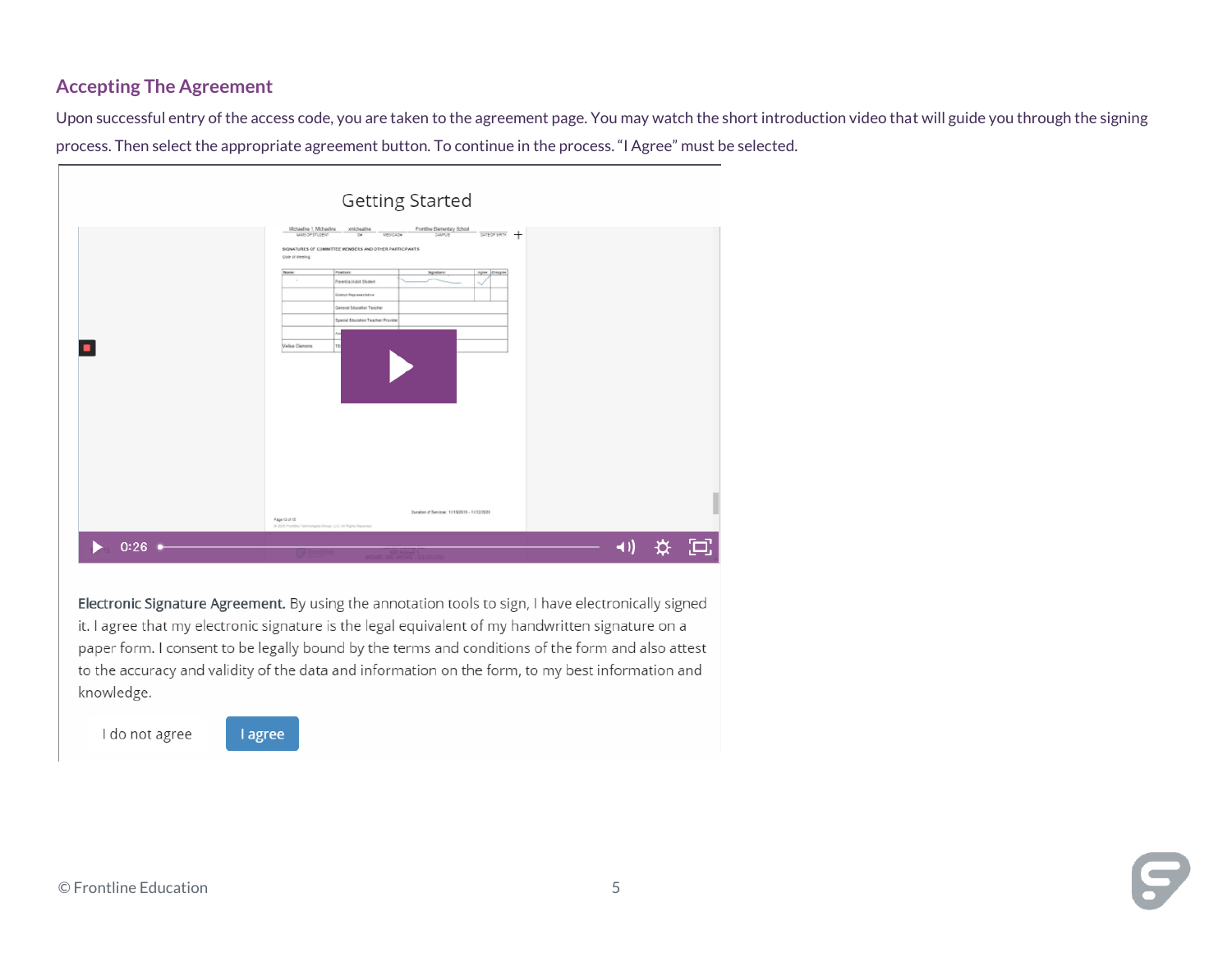## <span id="page-6-0"></span>**Signing the Document**

Click the "Start Signing" button.

## **Collaboration Document**

Tory Blathras - IEP (Final) Created 04/03/2020 • Not Submitted

**Start Signing** 

Once the document is open, utilize the annotation tools at the top of the screen to sign. Click the pen icon. Then sign in the appropriate spot like you would on a sheet of paper.



| SIGNATURES OF COMMITTEE MEMBERS AND OTHER PARTICIPANTS<br>Date of Meeting: |                                     | <b>Sign and</b><br><b>Check</b> |  |       |          |
|----------------------------------------------------------------------------|-------------------------------------|---------------------------------|--|-------|----------|
| Name:                                                                      | Position:                           | Signature:                      |  | Agree | Disagree |
|                                                                            | Parent(s)/Adult Student             |                                 |  |       |          |
|                                                                            | District Representative             |                                 |  |       |          |
|                                                                            | General Education Teacher           |                                 |  |       |          |
|                                                                            | Special Education Teacher/ Provider |                                 |  |       |          |
|                                                                            | Assessment                          |                                 |  |       |          |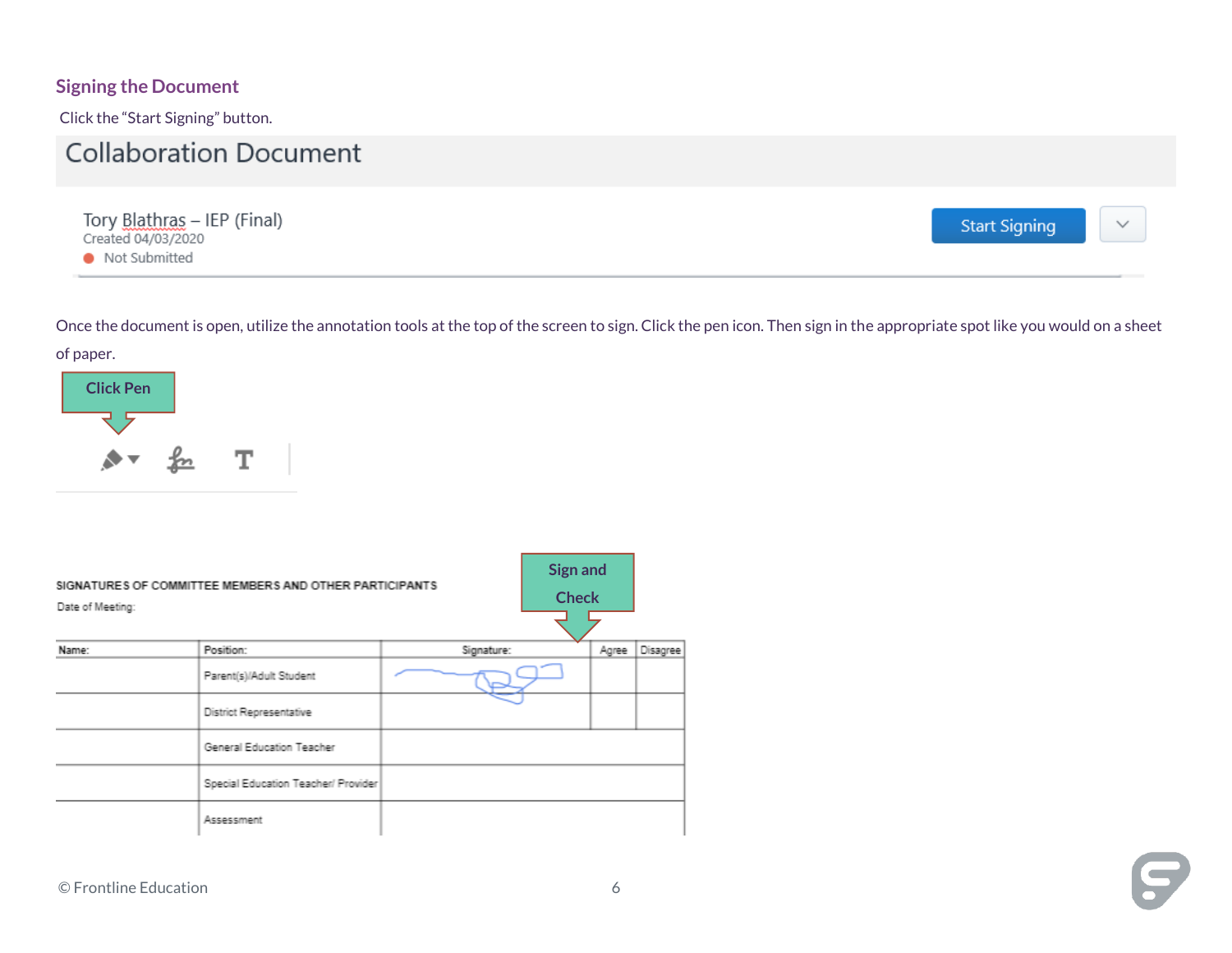## <span id="page-7-0"></span>**Using Type to Text**

On the PDF, you can also utilize the type to text feature to type your name where needed.

To do so, double click the **T** icon. Choose your color. Then, click anywhere in the area you wish to type. This creates a text box. Click inside the box to begin typing and click enter when complete.





| Grover Bull   | <b>General Education Teacher</b>              | Kd<br>Clennan<br><b>Insert Text</b> | Χ |
|---------------|-----------------------------------------------|-------------------------------------|---|
| John Wright   | Special Education Teacher/ Provider           | and Type                            | Χ |
| Joanne Kolius | Assessment                                    |                                     | Χ |
| John Wright   | <b>District Administrator</b>                 | <b>Insert text here</b>             | Χ |
| Axel Adams    | Early Childhood: Special Education<br>Teacher |                                     | Χ |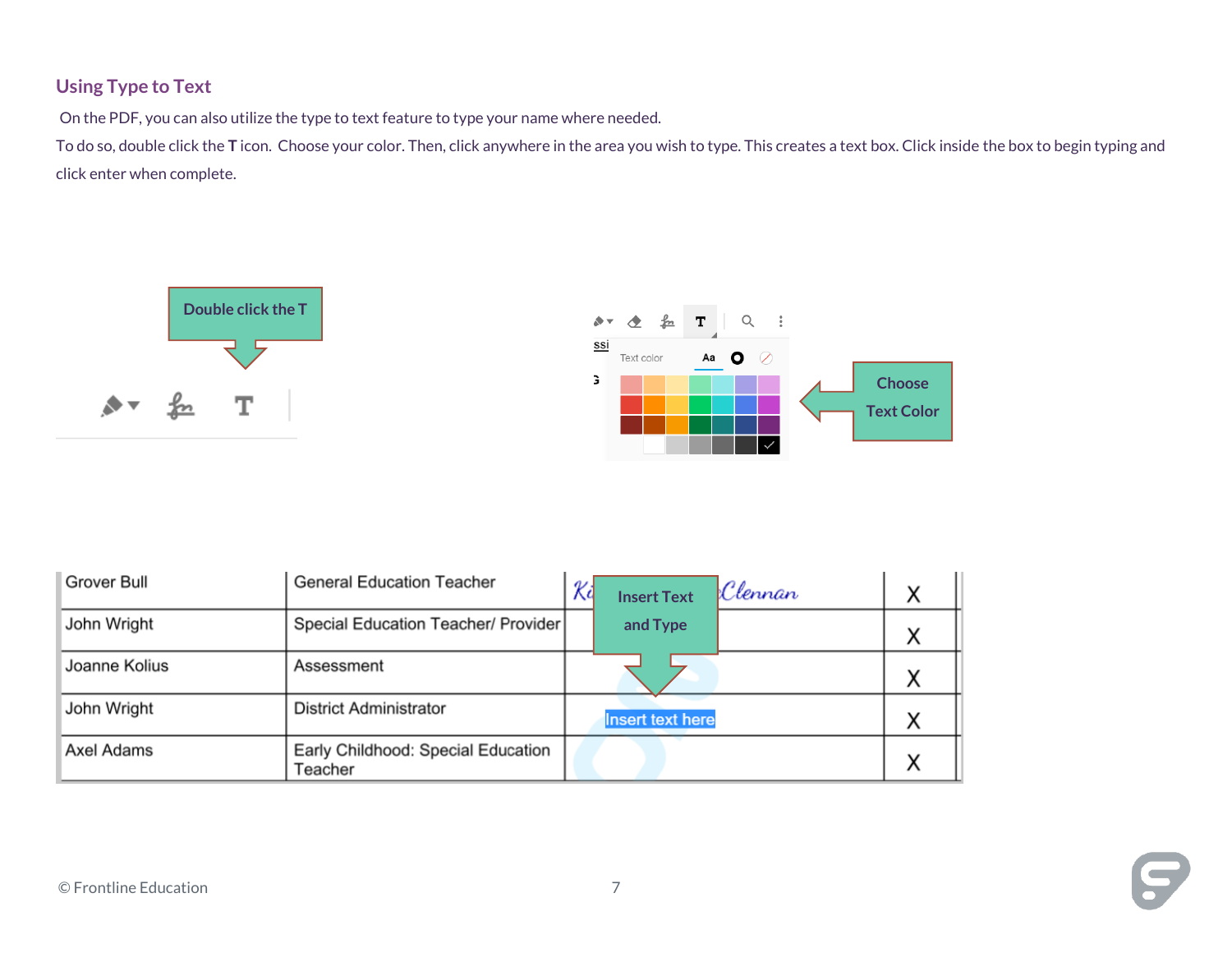## <span id="page-8-0"></span>**Saving and Submitting**

After the document is signed, you may click the "Save" button. This just saves your annotation and shows you the signed document. To submit the completed document, click the "Save and Submit" button.

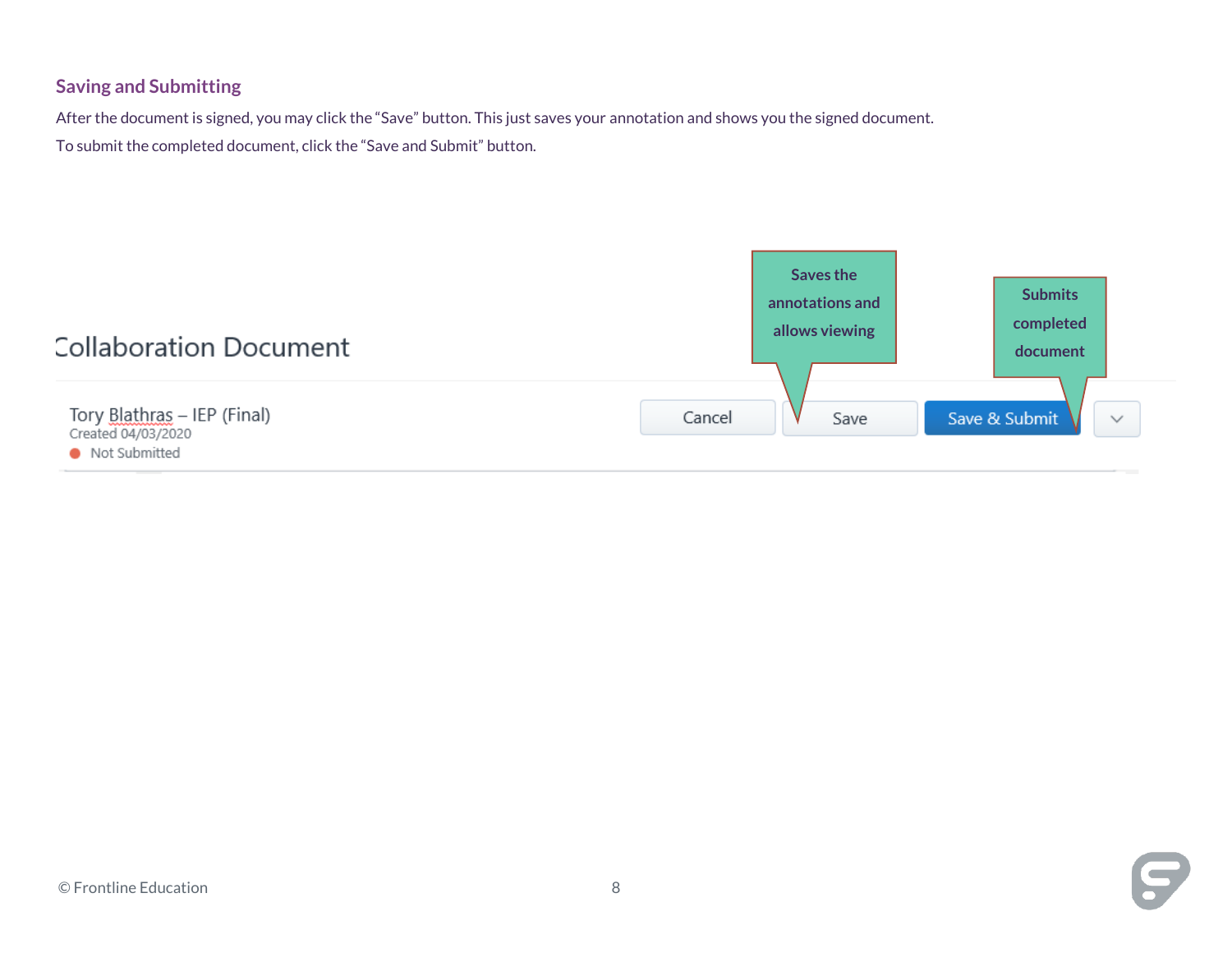## <span id="page-9-0"></span>**Submitting without Signing**

Sometimes you may receive documents that only require you to view and submit without signing. Go to the dropdown menu at the top right, click, and choose submit.



If you click the Start Signing button, you can also simply click "Save and Submit" without signing. START HERE

## **Collaboration Document**

| Tory Blathras - IEP (Final)<br>Created 04/03/2020 | Cancel | Save | Save & Submit | $\checkmark$ |
|---------------------------------------------------|--------|------|---------------|--------------|
| • Not Submitted                                   |        |      |               |              |
| and the control of the                            |        |      |               |              |
|                                                   |        |      |               |              |